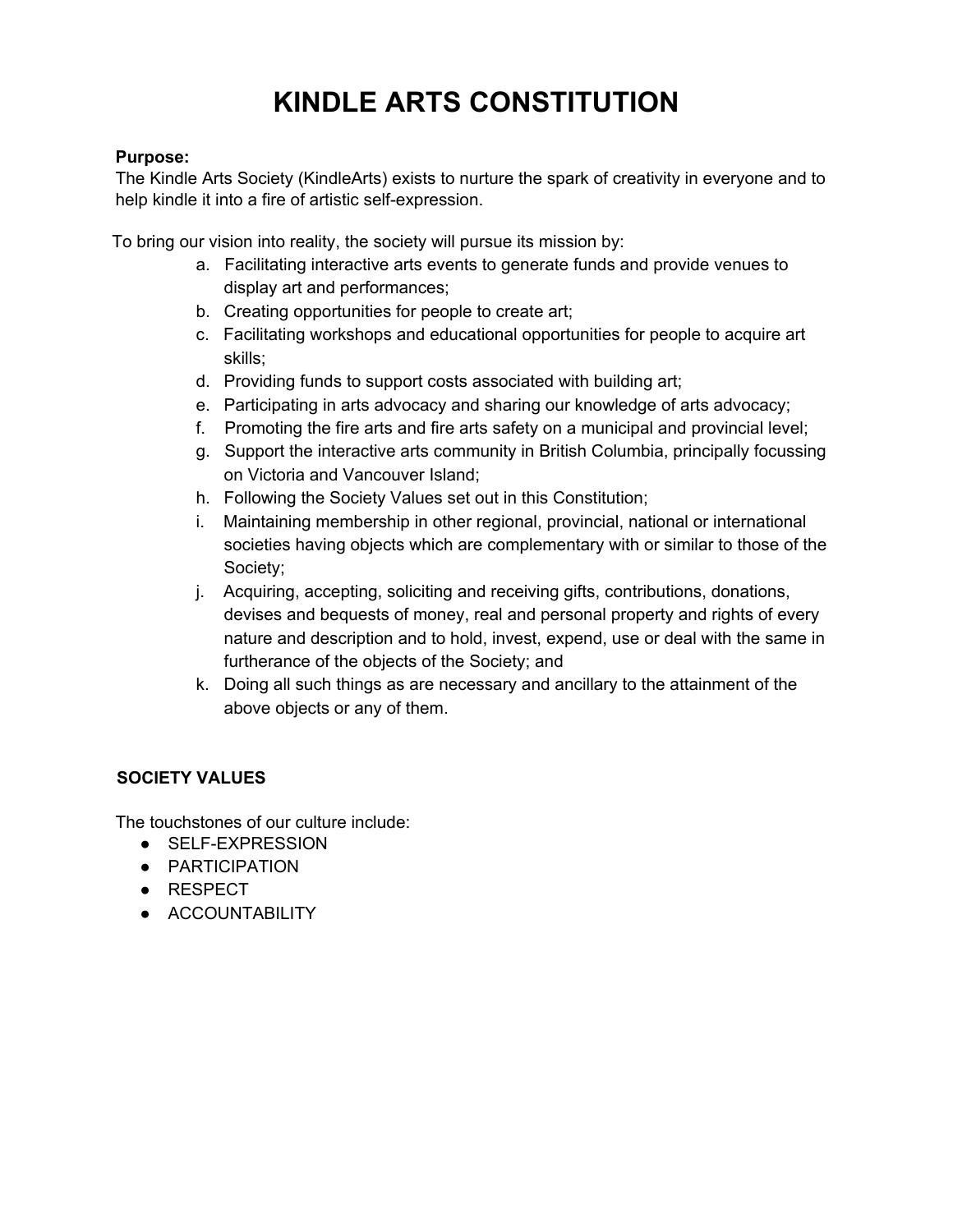#### **SELF-EXPRESSION**

Self-expression is the process of striving to articulate one's unique inner self out in the world. One product of that self-expression is called art. And to create art is to say: I exist. Art does not belong to some elite group with special abilities, skills, training, or social access. Art is essential to human happiness, and self-expression is the very fabric of human life.

This is the nucleus around which our community forms. Without the pursuit of self-expression, we do not exist.

We cherish self-expression and freedom of identity without judgment. We call upon each other to express ourselves with compassion and respect for others. We pursue self-expression with respect given to personal autonomy, as well as our collective autonomy. We eschew controlling each other, and choose to control ourselves.

Our self-expression exists in pursuit of unmediated experience, self-discovery, intimacy, and lifelong play.

#### **PARTICIPATION**

Everyone is welcomed with the opportunity to participate and contribute. Access to the society's resources is a privilege secured by our participation in support of the goals of the society.

We are solution oriented and avoid negativity –instead we offer our services to resolve problems.

There is no audience. Everyone is a participant.

Ours is a gifting culture, where participants freely contribute without the expectation of reward or payment. Our gifts take many forms. Many projects involve large groups of community members; however,sometimes the best gift we can give to the Society is to pursue intensely personal inwardly-focussed projects in pursuit of self-expression.

We welcome the stranger, welcome newcomers, and actively pursue hospitality.

We recognize that if we give the gift of our time, effort, energy, art and passion –we create an environment of abundance, where there is plenty for all.

#### **RESPECT**

We respect the needs of both the members of the Society as a whole ("the community") and the individuals who form it. We embrace diversity it all of its forms, including but not limited to: class, wealth, religion, race, sexuality, gender, sex, age, physical ability and more. We seek to create an environment of tolerance and mutual support, where we all have a sense of involvement and belonging.